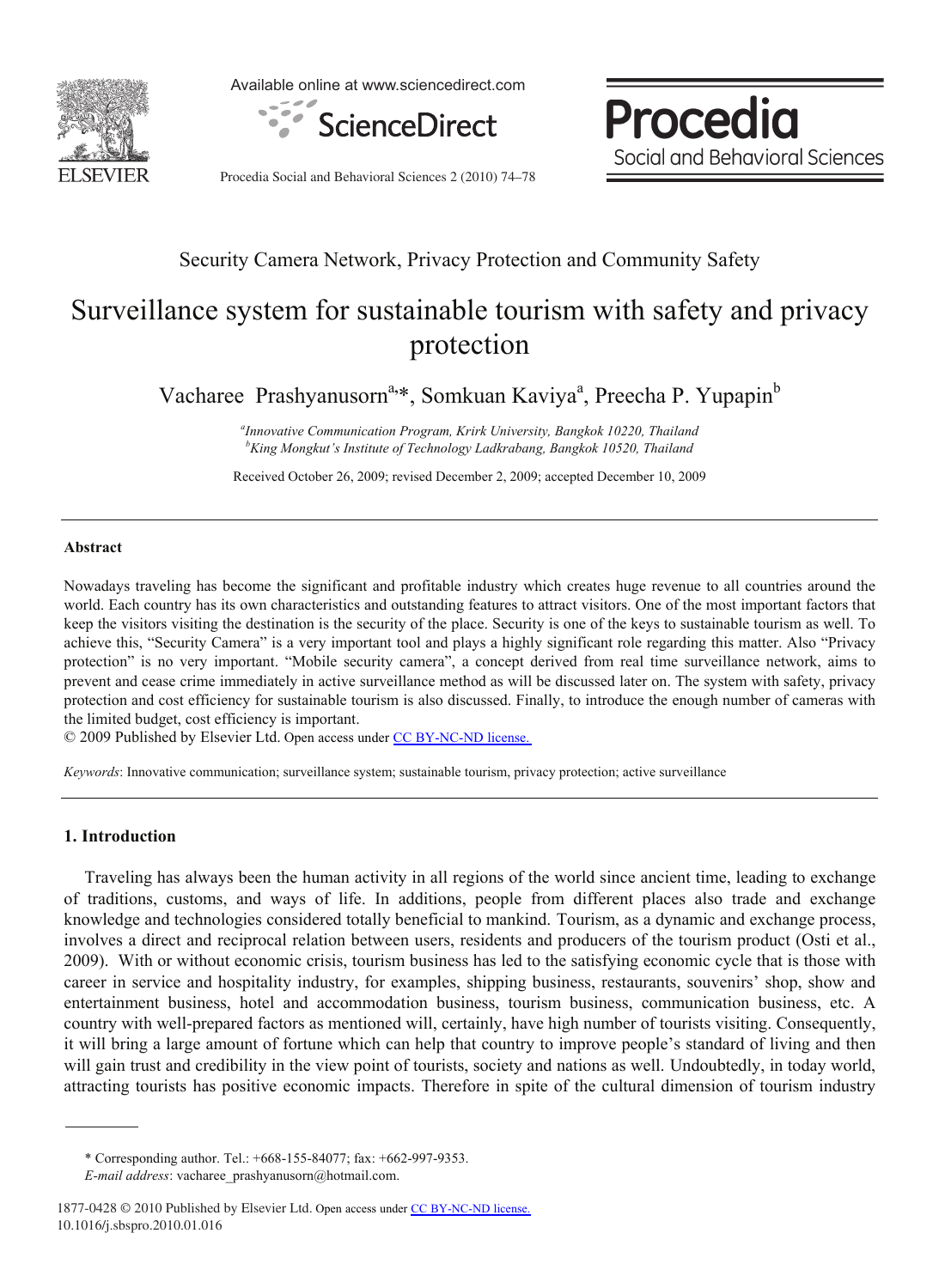that bring nations closer to each other, its economic aspect has gained so much power that as we can see there are some countries who solely depend on tourism income (Ghofrani, 2009). China's tourism revenue reached 1.09 trillion yuan (US\$137.92 billion) in 2007, the first time it broke the one trillion yuan mark, according to China National Tourism Administration (CNTA) statistics. Official statistics revealed the country's tourism industry created 500,000 job opportunities in 2007 (China Daily, 2008). Risk is a prominent issue in modern society and in our daily lives. Tourism research demonstrates that travelling exposes people to varying degrees of risk and shows that destination choice is not only based on price and destination image, but also on perceived personal safety and security (Eitzinger and Wiedemann, 2009 ). Among these risks, crime is one of many types of risk that can mostly affect the tourists.

Crime-related incidents can be in the form of: Larceny, Theft, Robbery, Rape, Murder, Piracy and Kidnapping. These crime-related incidents may take place in various scenarios, such as crimes committed by local residents against tourists; crimes committed by tourists against local residents, crimes committed by tourists against other tourists and organized crime against tourism enterprises. Apart from this, there can also be other kinds; for examples, terrorism, wars ranging from full-scale to limited to a given region, civil/political unrest, etc. These incidents have caused major declines in tourism demand in various parts of the world. Whether it is a coup d'etat in Fiji, violent demonstrations against the group of seven nations (G7) in several different venues, the uprising of the Palestinians in the West Bank and Gaza, or riots in the Chiapas region of Mexico, such incidents paralyzed or severely impacted the local tourism industry as a result of trip cancellation behavior and a shift of bookings to a safer alternative destinations (Mansfeld and Pizam, 2006).

Smart surveillance cameras could thwart crime. Future surveillance cameras will not only watch a criminal, but also stop the culprit from committing a crime. Closed-circuit cameras equipped with expert-system image analysis will be able to recognize unusual activity, such as violent behavior or glass breaking. Then the smart cameras will call the police to investigate (Cassandra, 2005). The rising rate of tourist crime in tourism areas has not only damaged lives and properties of tourists; it also affects the security image of the locations. This badly has negative effect to nations' image as well. The "Security Cameras" installed in the tourism destinations do not work as a "passive surveillance", which is using the recorded pictures in the security camera after the crime has been committed; but it is an "active surveillance mobile security camera network (Mosca network)". In this Mosca network, the security officers can stop the crime and rescue the victims immediately. Moreover, the normal security camera cannot reach to the crowded areas, for examples, shopping area and night destinations.

This paper presents the following details. In section 1, the authors have mentioned the history and effect of tourism industry to nations' and also world's economy; the security image and tourism industry; and the concept of real time surveillance network in order to create the security of tourists in the tourism destinations. In section 2, the concept of real time surveillance network will be described. In section 3**,** the functions and systems of Mosca network will be discussed, and the authors will reveal the objectives of the network test and improving network to benefit the tourism industry in various impacts. The cost efficiency surveillance system is also discussed. Finally, the discussion and conclusion is in section 4.

#### **2. Surveillance system for sustainable tourism**

Experts have agreed that the tourism destinations, tourists and facilities relating to tourism business have been the easy target for criminals. This is particularly surprising, given that tourist areas appear to suffer disproportionate amounts of crime, and within such areas tourists seem to be victimized more frequently than do local residents (Mawby et al., 2000). Tourists are, usually, the "easy prey" due to following reasons; in most cases they are in totally unfamiliar environments; they do not speak the language of the host country; they are unfamiliar with customs and behavior (and so are unable to detect suspicious behavior); they are unarmed and are easily identified because they are always together in group and have "foreign looking"; police forces usually keep a low profile so as not to cause unnecessary concern among the tourists or even to avoid "intruding" on tourists' experiences, leaving tourists totally unguarded. Besides, tourist locations provide the perfect environment for committing crime since there is usually good transport infrastructure (facilitating the movement of criminals as well as their apparatus). And since the destinations are always crowded, criminals can hide and escape easily. Regarding these reasons, preventing the crime is quite a difficult task. Apart from very skilled officers, it requires an effective surveillance and alarm system to create a security for all tourists.